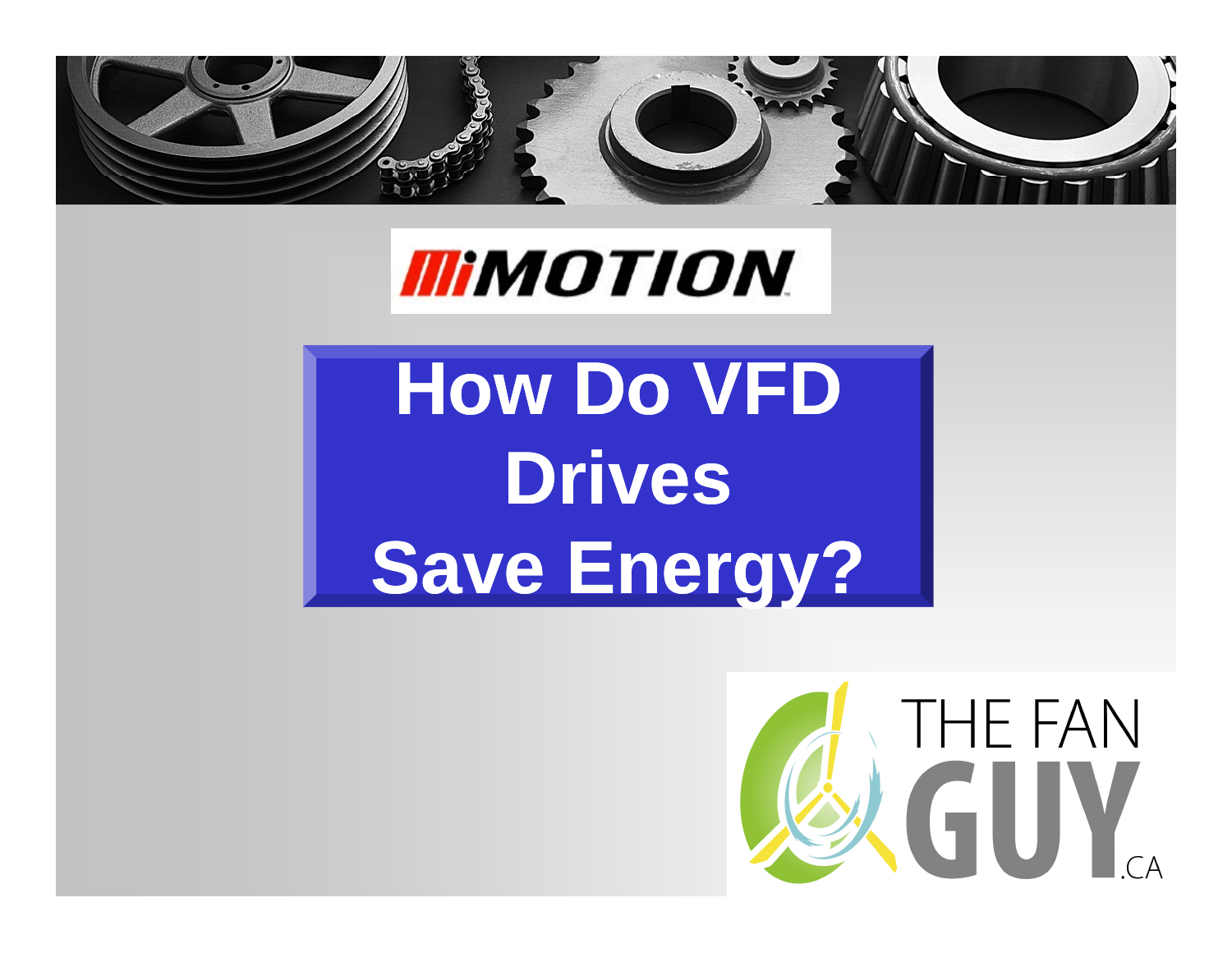

Lock AV hubs and install VFD's, this saves energy and gives you more control.

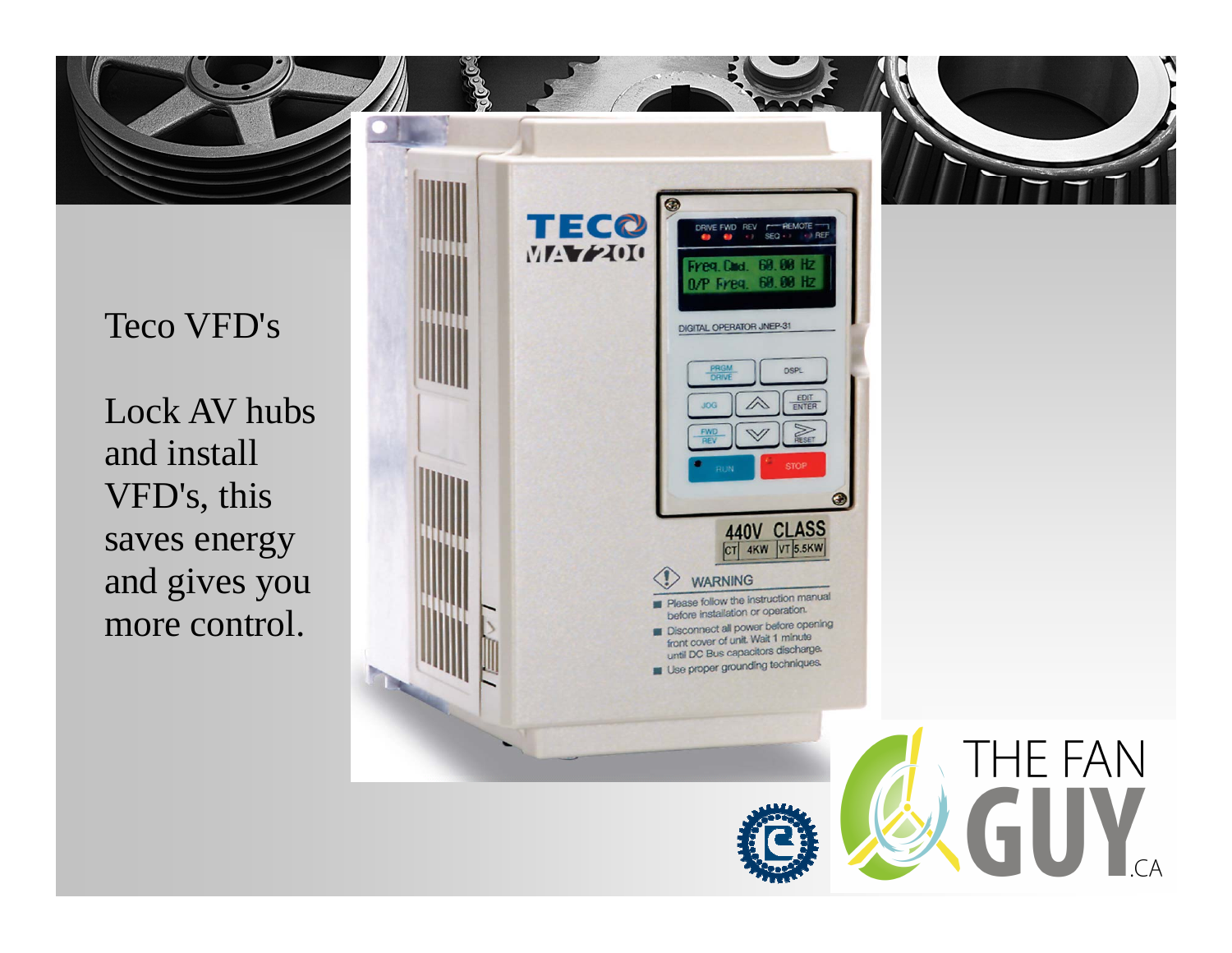

# Power Factor Im provement

- Power factor, as it affects the utilities, is determined at plant peak operating load and you are penalized if it is too low.
- Power factor of an unloaded motor is lower than that of a loaded motor, but the total current is also much lower at no load.
- A VFD corrects for Power factor

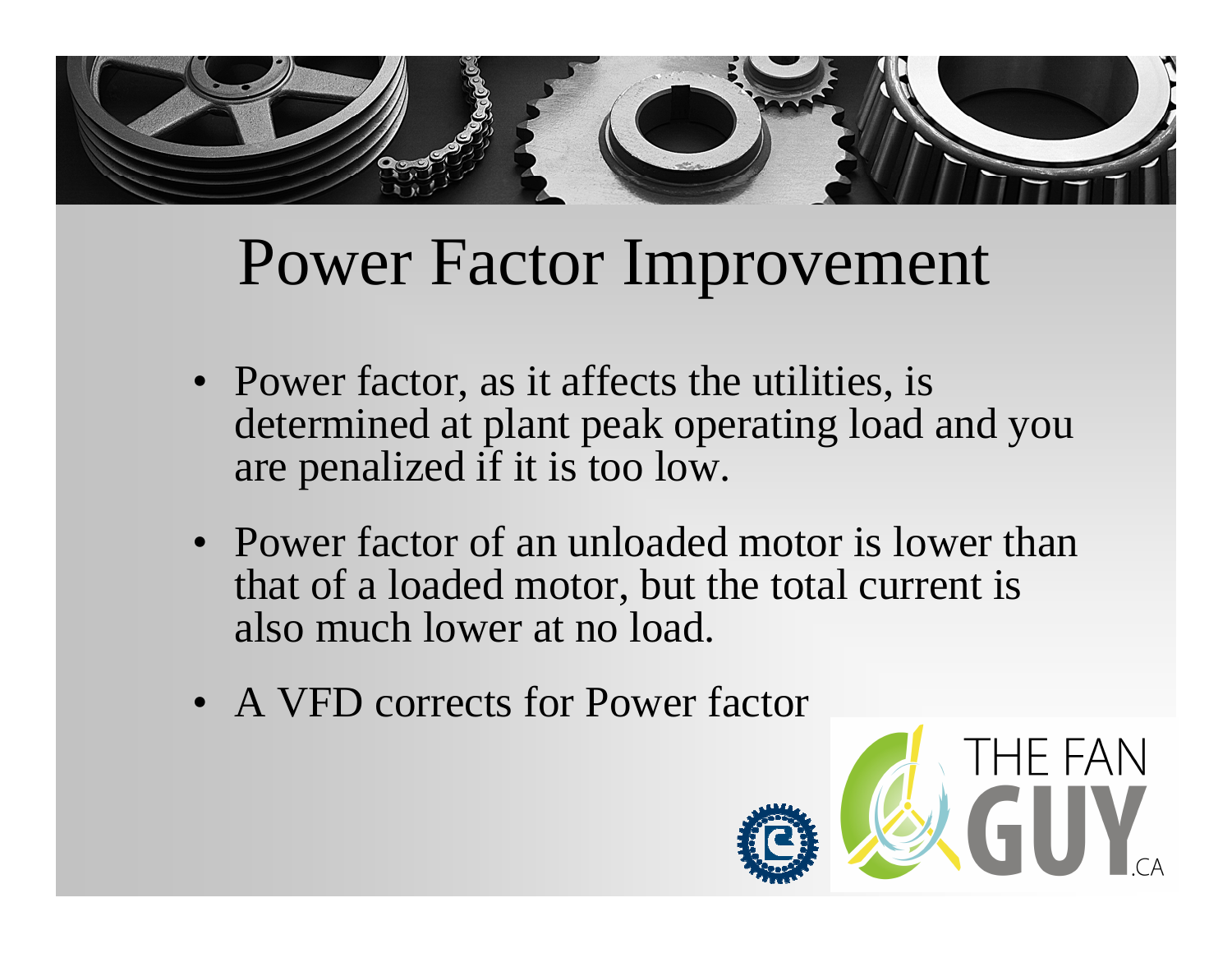

### Affinity Laws – Centrifugal Loads

- 1. Airflow varies in direct proportion to Rpn **CFM=fan RPM**
- 2. Pressure capacity varies with the square of the change in Rpm's **SP=fan RPM (squared)**
- 3. Power required varies with the cube of the Rpm change. **HP= Fan Rpm (cubed)** HP= Fan Rpm (cubed)

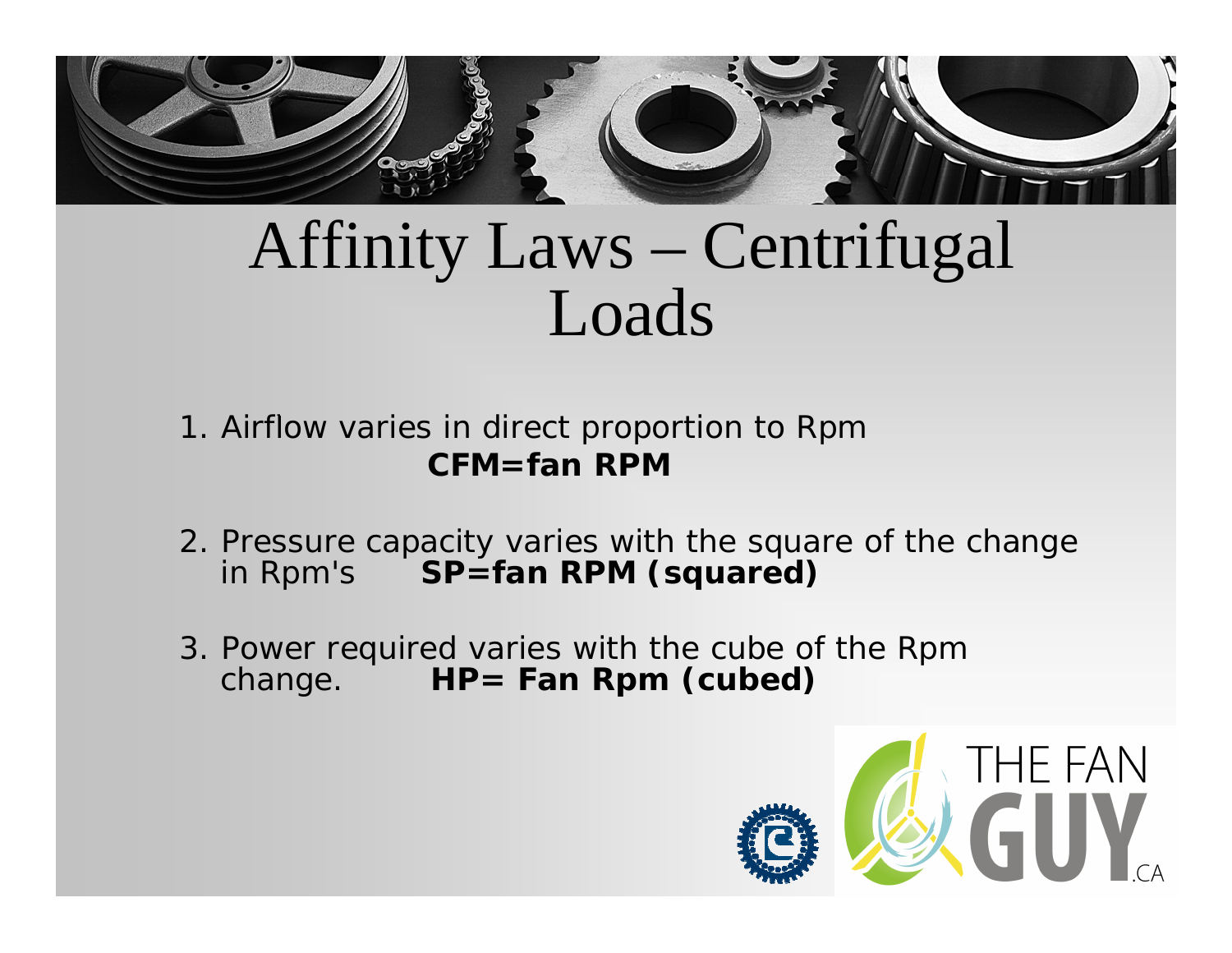

### Affinity Laws – Centrifugal Loads

| %Speed   | $%$ How             | %HPRequired |
|----------|---------------------|-------------|
| 100      | 100                 | 100         |
| 90       | 90                  | 73          |
| 80       | 80                  | 51          |
| 70       | $\overline{\cal O}$ | 34          |
| $\infty$ | $\infty$            | 21          |
| 50       | 50                  | 13          |
| 40       |                     | 6           |